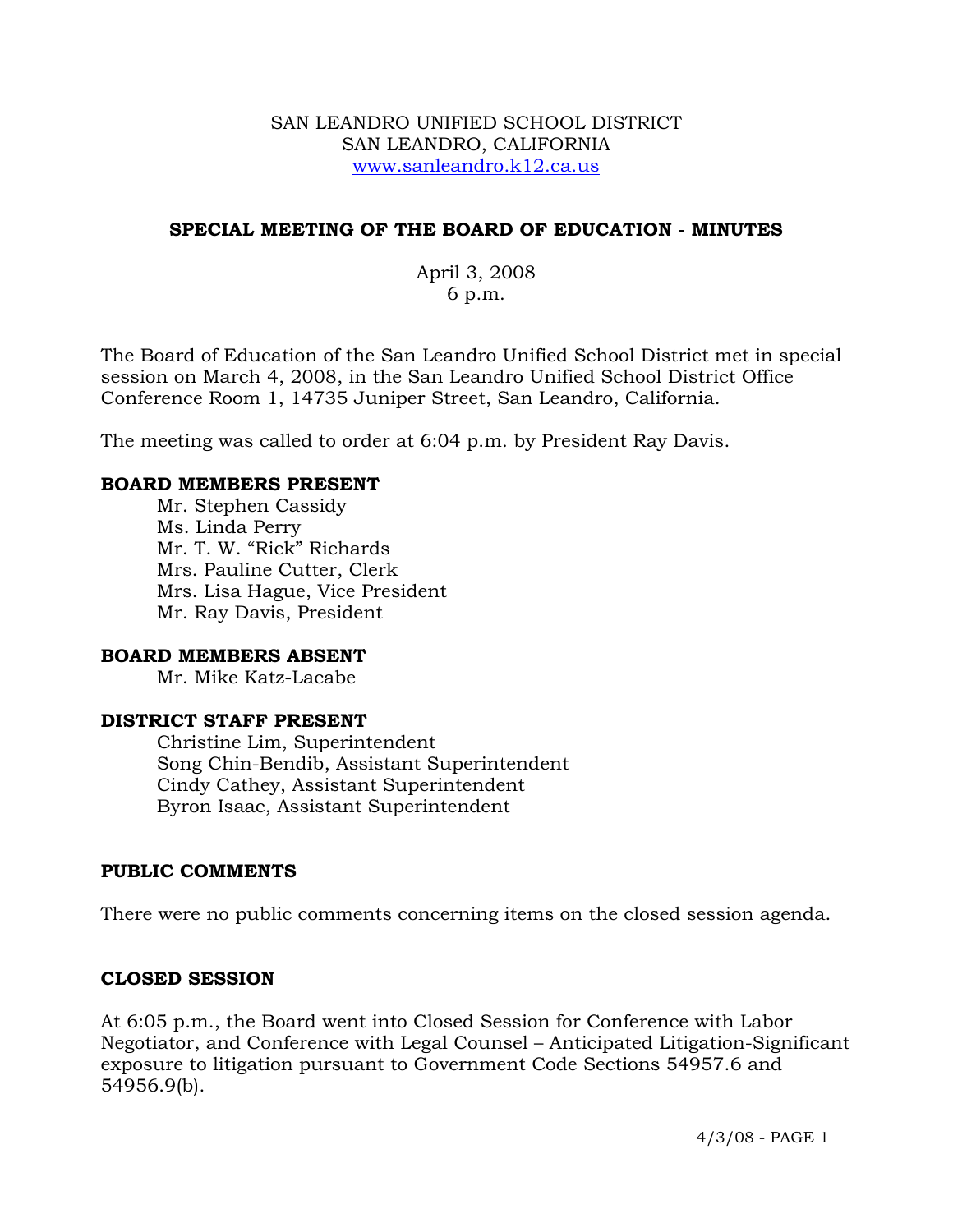The Board returned to open session at 8:25 p.m. President Davis noted that the Board had been in closed session and that no action was taken.

# **PUBLIC TESTIMONY**

None

# **BOARD MEMBER COMMENTS**

- Mr. Cassidy distributed a copy of an email that he sent to the Superintendent and copied two Board members regarding making statements in some of our public messages with respect to the contract negotiations which he felt may negatively impact the District's efforts for a successful parcel tax.
- Ms. Perry attended the "kick-off" tree planting ceremony for Jefferson Elementary School's new garden in collaboration with the environmental science learning program KIDS for the BAY. She noted that pictures of the ceremony were in *The Daily Review* today. The ceremony featured students reading poems and learning about the different components that will exist in the garden, noting that each student took a pebble and gave a "wish and a hope" for the school.